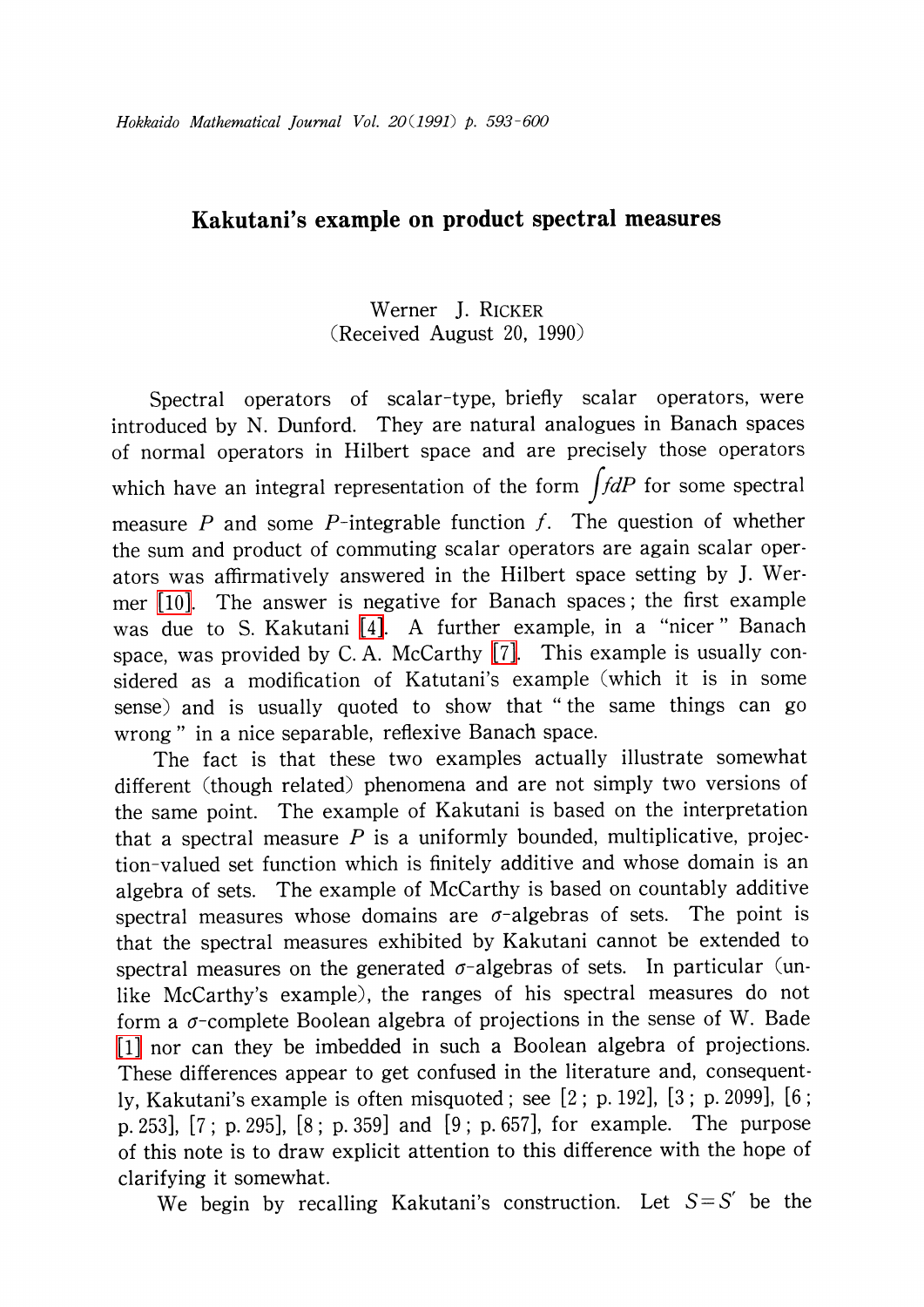Cantor set in [0, 1]. Let  $C(S)$  and  $C(S')$  be the Banach spaces of all continuous C-valued functions on S and S', respectively, equipped with the sup-norm. Then  $C(S)$  and  $C(S')$  are closed subalgebras of  $C(S\times S')$ . Let sim(S, S') be the dense subalgebra of  $C(S\times S')$  consisting of all functions  $\varphi$  of the form

$$
(1) \quad \varphi(s,s') = \sum_{i=1}^n f_j(s) g_j(s'), \quad s \in S, s' \in S',
$$

with *n* a positive integer and  $f_{j}\in C(S)$ ,  $g_{j}\in C(S')$  for  $1\leq i\leq n$ . The norm of  $\varphi \in \text{sim}(S, S')$  is defined by

$$
(2) \quad ||\varphi||| = \inf \sum_{j=1}^n ||f_j||_{\infty} ||g_j||_{\infty}
$$

where the infimum is taken over all possible representations of  $\varphi$  in the form (1). It follows that

 $(3)$   $\|\varphi\|_{\infty}\leq\|\|\varphi\|, \varphi\in\text{sim}(S, S').$ 

Let  $C(S)\hat{\otimes}_{\pi}C(S')$  be the completion of sim(S, S') with respect to the norm  $\|\|\cdot\|$ . Then  $C(S)\hat{\otimes}_{\pi}C(S')$  may be considered as a linear subspace of  $C(S\times S')$ .

Let  $\mathcal{B}$  and  $\mathcal{B}'$  be the algebras of subsets of S and S', respectively, consisting of all subsets which are simultaneously open and closed. For each  $A\mathfrak{\infty}$  as, let  $\chi_{A}$  be the characteristic function of  $A$ . Define

$$
P(A)\varphi: (s, s') \mapsto \chi_A(s)\varphi(s, s'), \quad s \in S, \ s' \in S,
$$

and

$$
P'(A)\varphi:(s,s')\mapsto \chi_A(s')\varphi(s,s'),\quad s\in S,\ s'\in S',
$$

for every  $\varphi\in C(S)\widehat{\otimes}_{\pi}C(S')$ . Then P is a uniformly bounded spectral measure on  $\mathscr{B}$  whose values are continuous projections in  $C(S)\hat{\otimes}_{\pi}C(S').$ This means that  $P(A \cap B) = P(A)P(B)$  for every A,  $B \in \mathcal{B}$ , that P is finitely additive with  $P(S)=I$  (the identity operator in  $C(S)\hat{\otimes}_{\pi}C(S')$ ) and that  $\sup\{\|P(A)\| \, ; \, A\!\in \mathscr{B}\}<\!\infty$ . The analogous properties are true of P' on  $\mathcal{B}'$ . In addition, P and P' commute, that is,  $P(A)P'(A')=$  $P'(A')P(A)$  for every  $A\!\!\in\!\mathscr{B}$  and  $A'\!\!\in\!\mathscr{B}'$ . It was shown by Kakutani that the product spectral measure  $P\otimes P'$  is not uniformly bounded, that is,

$$
\sup\{\|\sum_{j=1}^n P(A_j)P'(A')\|\} = \sup\{\|P \otimes P'(\bigcup_{j=1}^n A_j \times A')\|\} = \infty
$$

where the supremum in taken over all finite collections of pairwise disjoint " rectangles "

$$
A_j \times A'_j
$$
,  $1 \le j \le n$ , in  $S \times S'$  with  $A_j \in \mathcal{B}$  and  $A'_j \in \mathcal{B}'$ .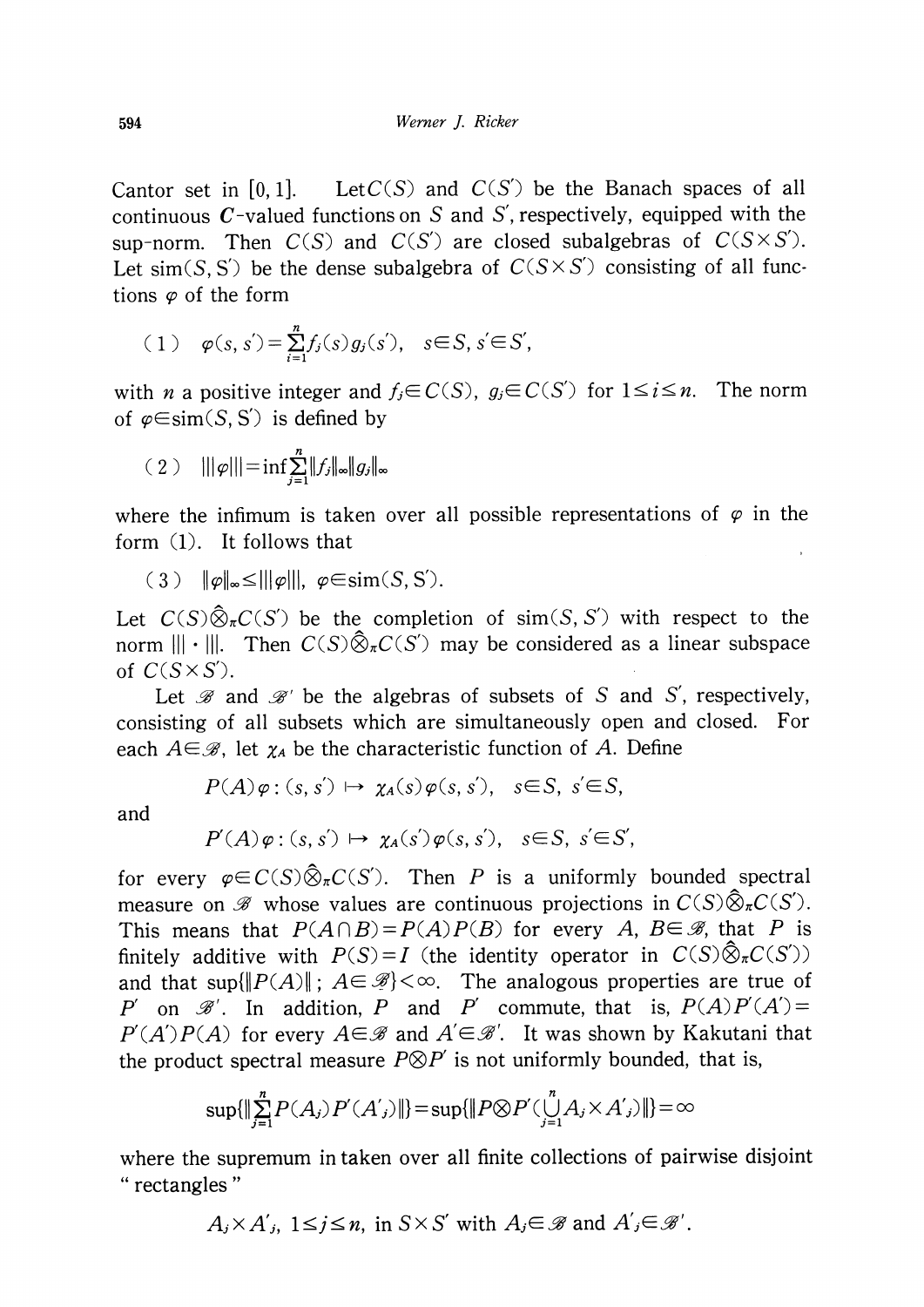Every  $s\in S$  has a unique representation of the form

$$
(4) \quad s=2\sum_{n=1}^{\infty} \varepsilon_n(s)3^{-n}
$$

where  $\varepsilon_{n}(s)\in\{0,1\}$ , for every  $n=1,2,\cdots$ . Let  $f\in C(S)$  be the function defined by

(5) 
$$
f(s) = 3 \sum_{n=1}^{\infty} \varepsilon_n(s) 4^{-n}, s \in S.
$$

Then bounded linear operators T and T' can be defined in  $C(S)\hat{\otimes}_{\pi}C(S')$ by

$$
T\varphi: (s, s') \mapsto f(s)\varphi(s, s'), \quad s \in S, \ s' \in S',
$$

and

$$
T'\varphi:(s,s')\mapsto f(s')\varphi(s,s'),\ s\in S,\ s'\in S',
$$

for every  $\varphi\!\in\! C(S)\hat\otimes_{\pi}C(S')$ . The operators  $T$  and  $T'$  are considered " scalar " operators because  $T = \int_{S} f(s) dP(s)$  and  $T' = \int_{S} f(s') dP(s')$  in a certain sense.

The interpretation of these "integrals" is an important point. If

$$
\psi = \sum_{j=1}^n \alpha_j \chi_{A_j}, \quad A_j \in \mathcal{B}, \ 1 \le j \le n,
$$

is any  $\mathscr{B}$ -simple function, then we can define the operator  $\int_{S}\psi dP$  (unambiguously) by  $\int_{S}\phi dP=\sum_{j=1}^{n}\alpha_{j}P(A_{j})$ ; it satisfies the estimate

$$
\|\int_{S} \psi dP\| \le 4 \|\psi\|_{\infty} \sup \{\|P(A)\| \, ; \, A \in \mathscr{B}\} = 4 \|\psi\|_{\infty}.
$$

Of course,  $\int_{S}\phi dP$  is a bounded linear operator in  $C(S)\hat{\otimes}_{\pi}C(S').$  We note that the only P-null set (i.e. a set  $A\in \mathcal{B}$  such that  $P(A)=0$ ) is the empty set. It follows, by a continuous extension argument, that a bounded linear operator  $\int_{S}\varphi dP$  can be defined in  $C(S)\hat{\otimes}_{\pi}C(S')$  for every function  $\varphi: S \rightarrow C$  which can be approximated in the sup-norm  $||\cdot ||_{\infty}$  by  $\mathscr{B}- \sin$ ple functions. Of course, we then have the estimate

$$
\|\int_{S}\varphi dP\|\leq 4\|\varphi\|_{\infty}.
$$

Since the compact metric space S is totally disconnected the sets in  $\mathcal{B}$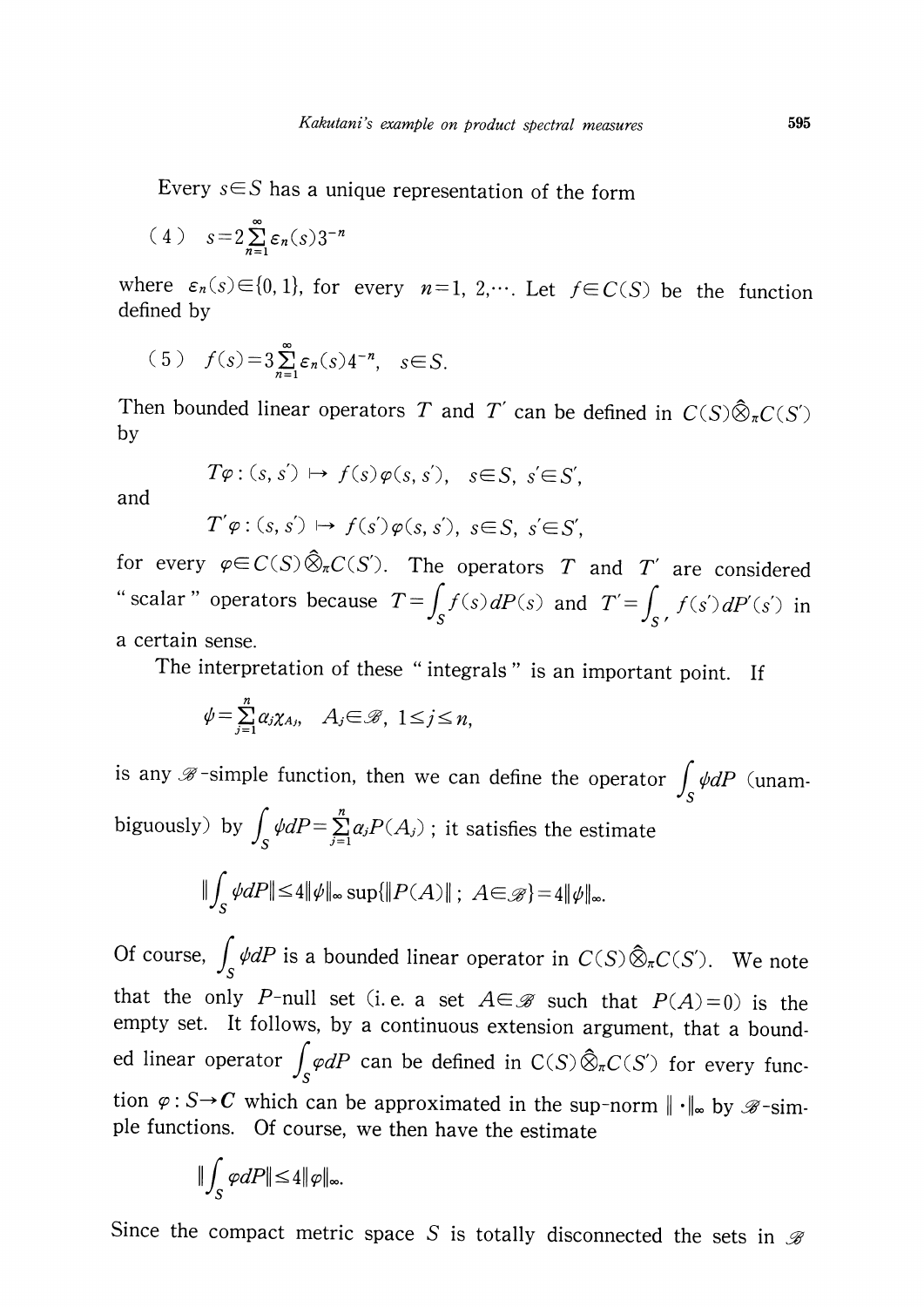form a base for the topology in S and it follows that the collection of all such functions  $\varphi$  is precisely  $C(S)$ . It is in this sense that the integral  $T= \int f dP$  is to be interpreted as a "scalar" operator. The same is true of  $T' = \int_{S} f(s') dP'(s')$ . It is these two commuting "scalar" operators T and T' which Kakutani used to show that the operators  $TT'$  and  $T+T'$ are not scalar.

According to the monographs [2] and [\[3\]](#page-7-4) a scalar operator means something more restrictive than that stated above. Namely, it is again a bounded operator  $T$  in a Banach space  $X$  which has an integral representation of the form  $T = \int h dQ$  for some spectral measure Q and some bounded measurable function  $h$ . The difference is that a spectral measure means a set function  $Q:\Sigma \rightarrow L(X)$ , whose domain  $\Sigma$  is  $\sigma$ -algebra of subsets of some set  $\Omega$ , which satisfies  $Q(\Omega)=I$  and  $Q(A\cap B)=Q(A)Q(B)$ , for every A,  $B \in \Sigma$ , and which is  $\sigma$ -additive with respect to the strong operator topology in  $L(X)$ ; here  $L(X)$  denotes the space of all bounded linear operators of  $X$  into itself. In this case  $T$  can also be expressed in the form  $T = \int_{C} \lambda dQ_{T}(\lambda)$  where  $Q_{T}$  is a (unique) spectral measure defined on the  $\sigma$ -algebra of all Borel subsets of C and is supported by the spectrum  $\sigma(T)$ , of T. Usually  $Q_{T}$  is called the resolution of the identity for  $T$ . For the purpose of this note let us call scalar operators in this more restricted sense,  $\sigma$ -scalar.

After these remarks we wish to indicate some special features of Kakutani's example which seem not to have been observed in the literature.

<span id="page-3-0"></span>PROPOSITION 1. The domain  $\mathcal{B}$  of P(resp.  $\mathcal{B}'$  of P') is an algebra of subsets of  $S(\text{resp. } S')$ , but is not a  $\sigma$ -algebra.

PROOF. That  $\mathcal{B}$  is an algebra of sets is clear. For each  $n=1,2$ , …, equip  $X_{n}=\{0,1\}$  with the discrete topology and let the infinite product space  $X=\Pi_{n=1}^{\infty}X_{n}$  have its usual product topology. Elements  $x\in X$  will be denoted by  $(x_n)_{n=1}^{\infty}$ . The map  $\Lambda: X \rightarrow S$  defined by

$$
\Lambda(x) = 2 \sum_{n=1}^{\infty} x_n 3^{-n}, \quad x = (x_n)_{n=1}^{\infty} \in X,
$$

is a homeomorphism of X onto S. Each set  $U_{k}=\Pi_{n=1}^{\infty}Y_{n}$ ,  $k=1,2,\cdots$ , where  $Y_{k}=\{1\}$  and  $Y_{n}=X_{n}$ , for  $n\neq k$ , is both open and closed. Since  $\bigcap_{k=1}^{\infty}U_{k}$  is the singleton set consisting of the element  $x\in X$  given by  $x_{n}=1$ ,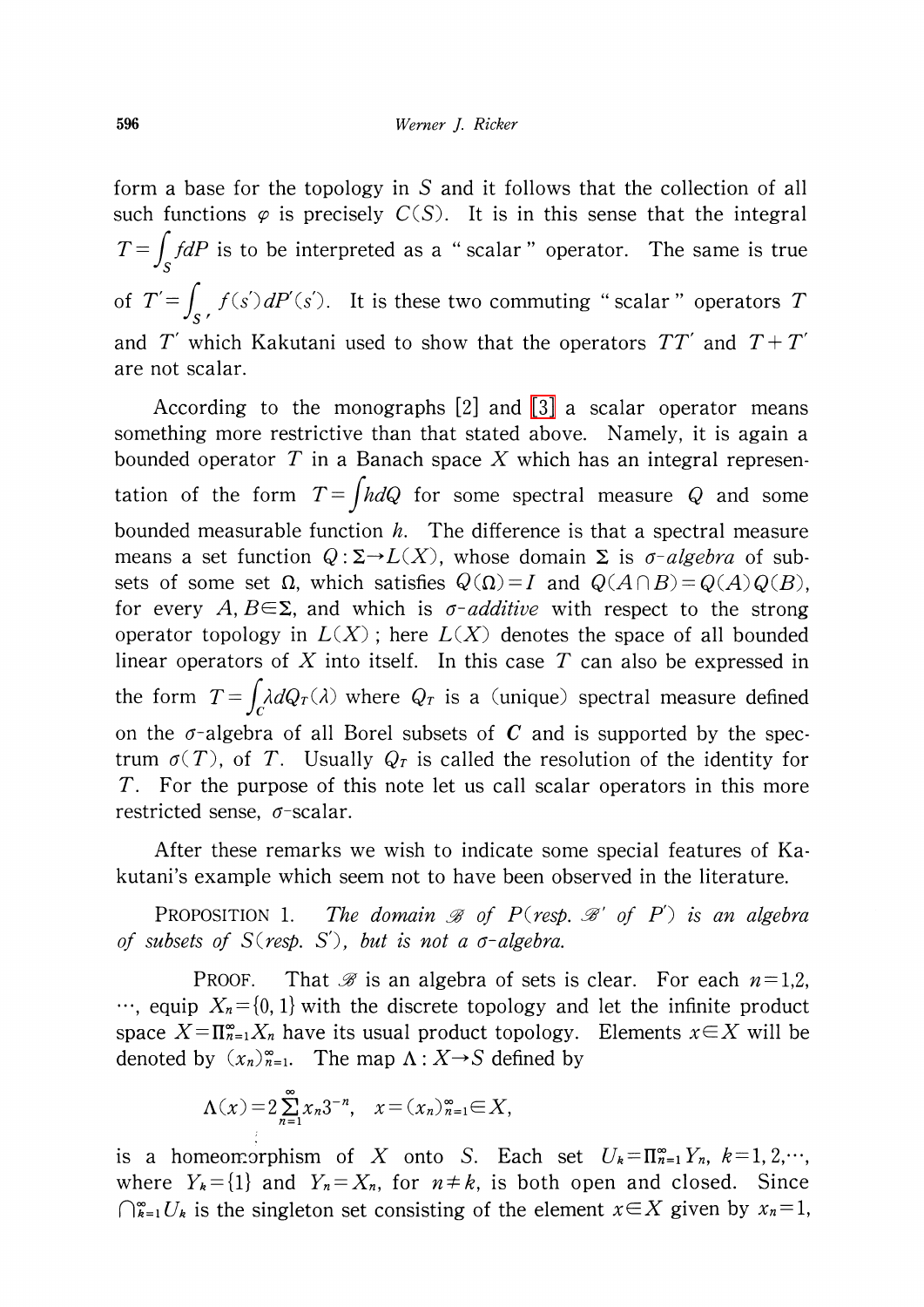$n=1,2,\dots$ , it is not an open set in X. Accordingly, the intersection of the sets  $\Lambda(U_{k})\in \mathscr{B}, k=1,2,\cdots$ , is not open in S and so cannot belong to  $\mathscr{B}.$   $\square$ 

<span id="page-4-0"></span>PROPOSITION 2. Let  $Y=C(S)\hat{\otimes}_{\pi}C(S')$ . The finitely additive spectral measures  $P:\mathcal{B}\rightarrow L ( Y)$  and  $P':\mathcal{B}'\rightarrow L ( Y)$  are actually  $\sigma$ -additive.

PROOF. Let  $\{A_{n}\}_{n=1}^{\infty}$  be a sequence of pairwise disjoint elements from  $\mathscr{B}$  whose union belongs to  $\mathscr{B}_{1}$ . It is to be shown that  $P(\bigcup_{n=1}^{\infty}A_{n})=$  $\sum^{\infty}_{n=1}P(A_{n})$  where the series converges in the strong operator topology of  $L(Y)$ . Since  $\bigcup_{n=1}^{\infty}A_{n}$  belongs to  $\mathscr{B}$  it is a closed subset of S and hence, is compact. Accordingly, the open cover  $\{A_{n}\}_{n=1}^{\infty}$  has a finite subcover, say  $A_{n_{1}},\ldots,A_{n_{k}}.$  By disjointness it follows that  $A_{r}=\phi$  if  $r\in\{n_{1},\ldots,n_{k}\}.$  Then

$$
P(\bigcup_{n=1}^{\infty} A_n) = P(\bigcup_{j=1}^{k} A_{n_j}) = \sum_{j=1}^{k} P(A_{n_j}) = \sum_{n=1}^{\infty} P(A_n).
$$

In view of Propositions 1 and 2 and the fact that the range  $P(\mathscr{B})=$  $\{P(A):A\in \mathscr{B}\}\$ , of P, is uniformly bounded in  $L(Y)$ , it may be anticipated that  $P$  has an extension to a spectral measure on the  $\sigma$ -algebra,  $\mathscr{B}_{\sigma}$ , of sets generated by  $\mathscr{B}.$  On the other hand, the space  $Y\!=\!C(S)\,\hat{\otimes}_{\pi}C(S')\,$  is not weakly sequentially complete and so it is not clear that such an extension from  $\mathscr{B}$  to  $\mathscr{B}_\sigma$  is possible.

<span id="page-4-1"></span>PROPOSITION 3. The  $\sigma$ -additive set function  $P:\mathcal{B}\rightarrow L ( Y)$  cannot be extended to any  $\sigma$ -additive measure  $\tilde{P}$ :  $\mathscr{B}_{\sigma}\rightarrow L(Y)$ . An analogous statement is true for  $P' : \mathscr{B}' \rightarrow L(Y)$ .

PROOF. Let  $\{ U_{k}\}_{k=1}^{\infty}$  be the sequence of sets in the proof of Proposition 1. Then  $V_{n} = \Lambda(\bigcup_{k=1}^{n}U_{k})$ ,  $n=1,2,\cdots$ , in an increasing sequence of sets in  $\mathscr{B}$  such that  $\{P(V_{n})1\}_{n=1}^{\infty}$  is not convergent in Y, where 1 denotes the constant function 1. Accordingly, P has no  $\sigma$ -additive extension to  $\mathscr{B}_{\sigma}$ . . The contract of the contract of the contract of the contract of the contract of the contract of the contract of the contract of the contract of the contract of the contract of the contract of the contract of the contrac

Let Z be a Banach space. A Boolean algebra of projections  $\mathcal{M}\subseteq$  $L(Z)$  is  $\sigma$ -complete (complete) in the sense of W. Bade [1] if it is  $\sigma$ -complete (complete) as an abstract Boolean algebra (where the partial order  $\leq$  is range inclusion) and, whenever  $\{A_{a}\}_{a}$  is a sequence (family) of elements from  $\mathcal{M}$  it follows that

$$
(\wedge_{\alpha}A_{\alpha})(Z) = \bigcap_{\alpha}A_{\alpha}(Z) \text{ and } (\vee_{\alpha}A_{\alpha})(Z) = \overline{sp}(\bigcup_{\alpha}A_{\alpha}(Z)),
$$

the closed subspace of Z spanned by  $\bigcup_{a}A_{a}(Z)$ .

In [7: p. 295] it is claimed that the Boolean algebras of projections constructed by Kakutani (i.e. the ranges of P and P' in  $L(Y)$ ) are Bade complete. This is actually false as seen by the following.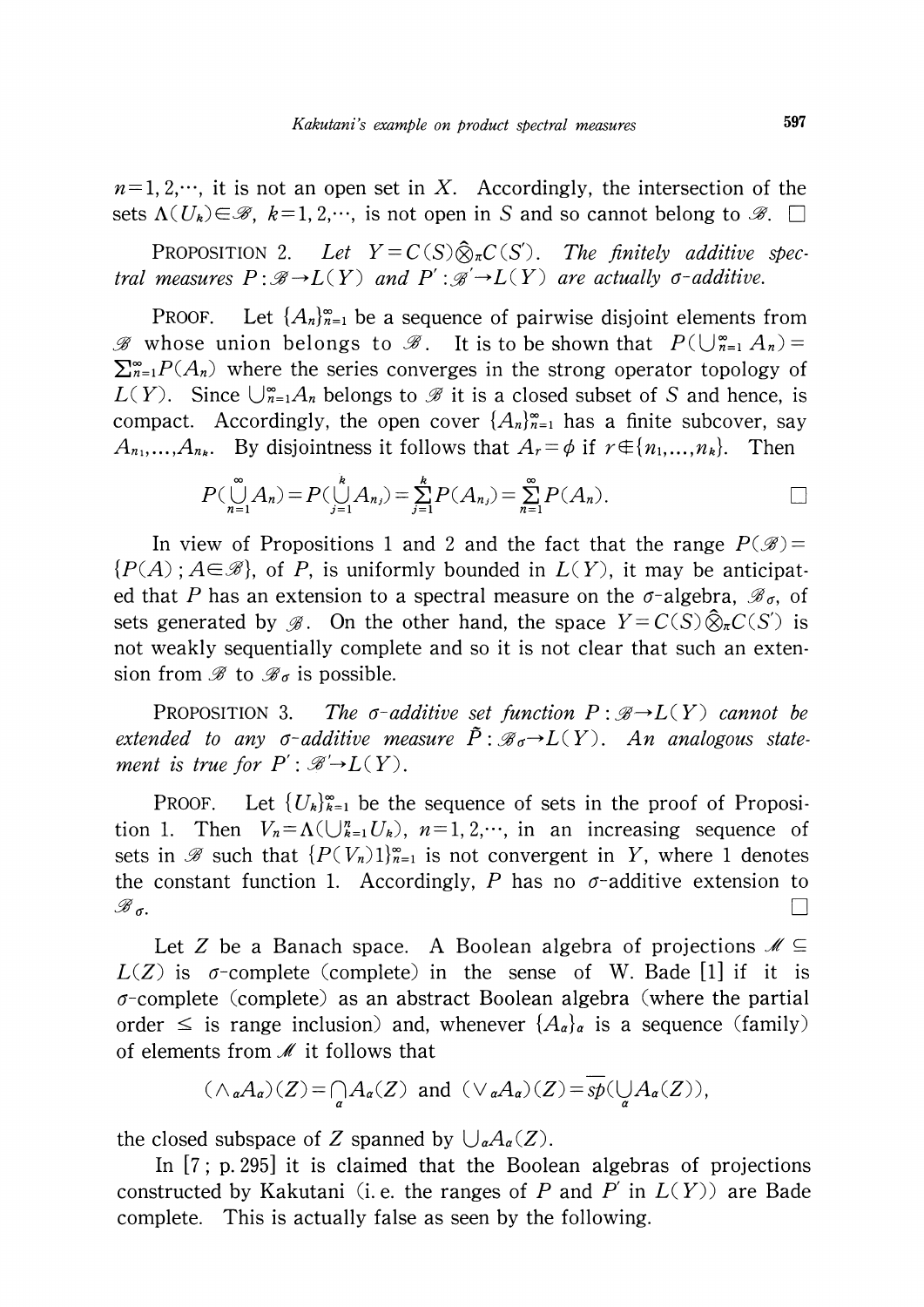PROPOSITION 4. The Boolean algebra of projections  $P(\mathscr{B})\subseteq L(Y)$  is not Bade  $\sigma$ -complete nor can it be imbedded in a  $\sigma$ -complete Boolean algebra of projections in  $L(Y)$ . The same is true of  $P'(\mathscr{B}')$ .

PROOF. Suppose that  $\mathcal{M}\subseteq L(Y)$  is a  $\sigma$ -complete Boolean algebra of projections containing  $P(\mathscr{B})$ . Let  $\{E_{n}\}_{n=1}^{\infty}\subseteq\mathscr{B}$  be an increasing sequence of sets, in which case  $P(E_{n}) \leq P(E_{n+1})$ , for every  $n=1,2, \ldots$ . Then  $\lim_{n\to\infty}P(E_{n})=\bigvee_{n=1}^{\infty}P(E_{n})$  in the strong operator topology [1; Lemma 2. 3]. In view of [Proposition](#page-4-0) <sup>2</sup> it follows from the Theorem of Extension (v) for vector measures in [\[5\]](#page-7-5) that there is a  $\sigma$ -additive measure  $\tilde{P} : \mathscr{B}_{\sigma}\rightarrow L(Y)$  agreeing with P on  $\mathscr{B}_{\sigma}$ . This contradicts [Proposition](#page-4-1) 3.  $\Box$ 

In view of [Proposition](#page-4-1) 3 and earlier remarks the "integrals"  $T\!=\!$  $\int_{S} f dP$  and  $T' = \int_{S} f dP'$  are not with respect to spectral meausures on  $\sigma$ -algebras of sets. Now, the function  $\Phi: X\rightarrow[0,1]$  defined by

$$
\Phi(x) = 3 \sum_{n=1}^{\infty} x_n 4^{-n}, \quad x = (x_n)_{n=1}^{\infty} \in X,
$$

is injective and continuous with range the compact set  $f(S)$ . It follows that  $\Phi^{-1}$  is also continuous and hence  $\Phi$  is a homeomorphism of X onto  $f(S)$ . So,  $f=\Phi o\Lambda^{-1}$  (see (5)) is a homeomorphism of S onto its range  $f(S)$ , where  $\Lambda: X \rightarrow S$  is defined in the proof of [Proposition](#page-3-0) 1. Accordingly,  $f(S)$  is a totally disconnected, compact Hausdorff space. Let  $\mathcal{B}_{T}$ denote the algebra of all simultaneously open and closed subsets of  $\sigma(T)=f(S)$ . Then f induces a Boolean algebra isomorphism between  $\mathcal{B}$ and  $\mathscr{B}_{\mathcal{T}}.$  It follows from [Proposition](#page-4-0) 2 that the set function

$$
(6) Q: E \to P(f^{-1}(E)), E \in \mathscr{B}_T,
$$

is a  $\sigma$ -additive spectral measure on the algebra of sets  $\mathcal{B}_{T}$  and that

$$
T = \int_{S} f(s) dP(s) = \int_{\sigma(T)} \lambda dQ(\lambda).
$$

Now, the sets  $\mathcal{B}_T$  form a base for the topology in  $\sigma(T)=f(S)$ . If T were a  $\sigma$ -scalar operator, with resolution of the identity  $Q_{T}$  defined on the  $\sigma$ -algebra,  $\mathscr{B}(\sigma(T))$ , of all Borel subsets of  $\sigma(T)$ , then it ought to follow that  $Q_{T}$  agrees with  $Q$  on  $\mathscr{B}_{T}$ . From the definition (6) and the identification of  $\mathcal{B}_{T}$  with  $\mathcal{B}$  this would imply that  $P:\mathcal{B}\rightarrow L(Y)$  has a  $\sigma^{-}$ additive extension to a measure on  $\mathscr{B}_{\sigma}$ , thereby contradicting Proposition 3. This suggests the following result (which we prove formally).

PROPOSITION 5. scalar " operators  $T$  and  $T'$  are not  $\sigma$ -scalar operators in Y.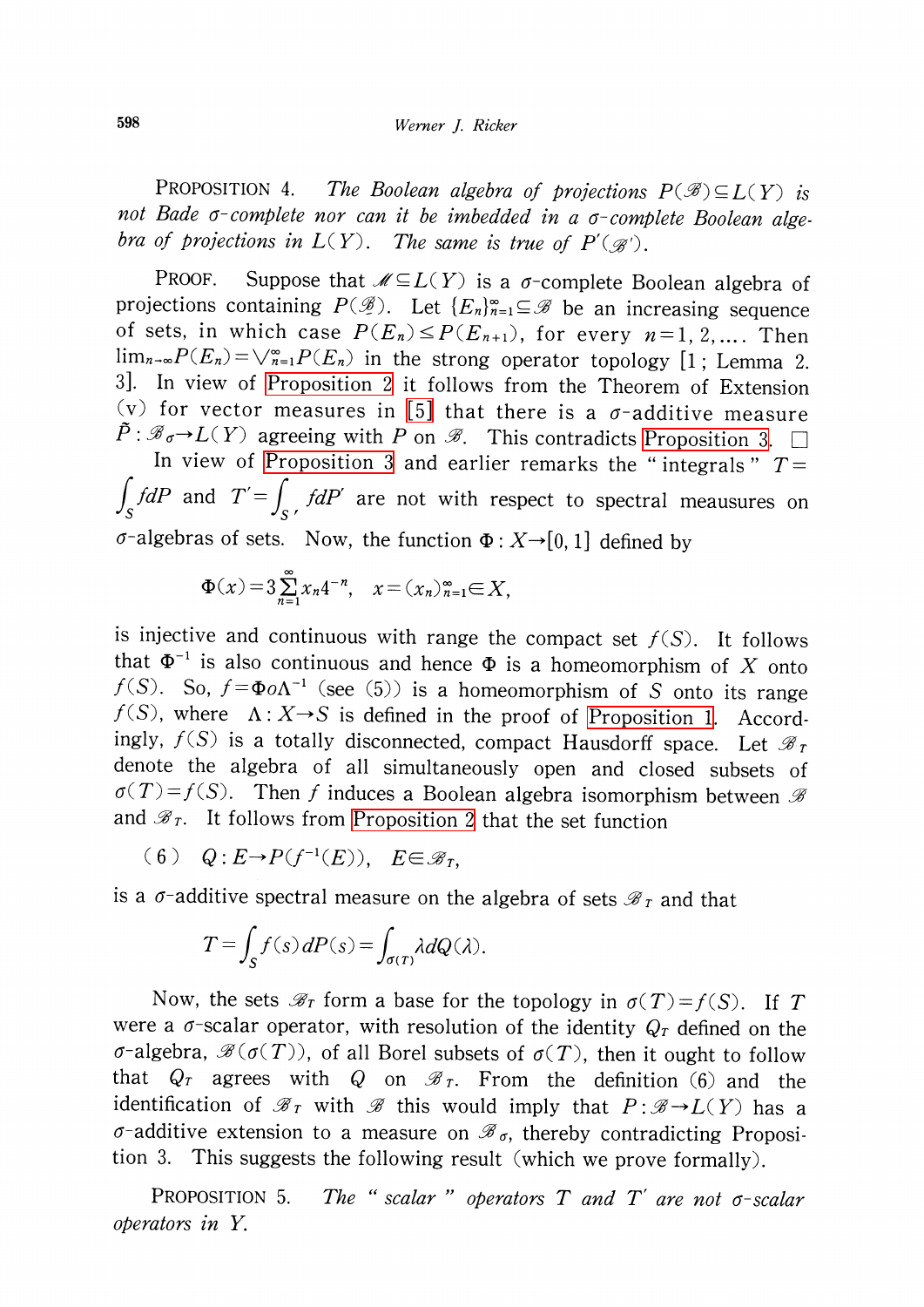PROOF. If  $\delta \in \mathcal{B}_{T}$ , then  $Q(\delta)$ -given by (6) - is the spectral projection for  $T$  (defined via the usual Cauchy integral formula) corresponding to the open-closed subset  $\delta\subseteq\sigma(T)$  and satisfies  $Q(\delta)T=TQ(\delta)$ . In addition,  $Q(\mathscr{B}_{T})$  is uniformly bounded in  $L(Y)$ . Let Y<sup>\*</sup> be the dual space of  $Y$ . It follows  $[2]$ ; Theorem 5.36] that there is a spectral measure  $R:\mathcal{B}(\sigma(T))\rightarrow L(Y^{*})$  of class Y (see [2; p. 119] for the definition) such that the adjoint operator  $T^{*} = \int_{\sigma(T)} \lambda dR(\lambda)$  is a prescalar operator of class Y and

$$
Q(\delta)^* = R(\delta), \quad \delta \in \mathcal{B}_T.
$$

Suppose that  $T = \int_{\sigma(T)} \lambda dQ_{T}(\lambda)$  was a  $\sigma$ -scalar operator in Y with resolution of the identity  $Q_{T} : \mathcal{B}(\sigma(T)) \to L(Y)$ . Then the adjoint operator  $T^{*} \in L (Y^{*})$  satisfies  $T^{*} = \int_{\sigma(T)} \lambda dQ_{T}^{*}(\lambda)$  where  $Q_{T}^{*} : \mathcal{B}(\sigma ( T)) \rightarrow$  $L(Y^{*})$  is the spectral measure of class  $Y$  given by  $Q_{T}^{*}(E)=Q_{T}(E)^{*},$   $E\in$  $\mathscr{B}(\sigma(T))$ . Since  $T^{*}$  has a unique resolution of the identity of class  $Y$ [2; Theorem 5.13] it follows that  $R$  and  $Q_{T}^{*}$  coincide on  $\mathscr{B}(\sigma(T))$ . In particular,

$$
Q(\delta)^* = Q_T^*(\delta) = Q_T(\delta)^*, \quad \delta \in \mathcal{B}_T,
$$

and hence,  $Q$  and  $Q_{T}$  agree on  $\mathscr{B}_{T}.$  Accordingly,  $Q$  has a  $\sigma$ -additive extension from  $\mathscr{B}_{T}$  to  $(\mathscr{B}_{T})_{\sigma}\subseteq \mathscr{B}(\sigma(T))$  and it follows that  $P:\mathscr{B}\rightarrow L(Y)$ has a  $\sigma$ -additive extension to  $\mathscr{B}_{\sigma}$  (which is isomorphic to the  $\sigma$ -algebra  $(\mathscr{F}_{T})_{\sigma}$ ). This contradicts [Proposition](#page-4-1) 3 thereby showing that  $T$  cannot be  $\sigma$ -scalar.

In conclusion, we point out that McCarthy produced in [\[7\]](#page-7-2) two commuting  $\sigma$ -scalar operators T and T' whose sum and product are not  $\sigma$ -scalar. This can be seen, for example, from the fact that the underlying Banach space constructed there is separable and reflexive and hence, in particular, is weakly sequentially complete. Furthermore, the Boolean algebras of projections exhibited there, say  $\mathcal{M}$  and  $\mathcal{M}'$ , are uniformly bounded and contain  $T$  and  $T'$ , respectively, in the weak operator closed algebras that they generate. It follows that  $T$  and  $T'$  are necessarily  $\sigma$ -scalar [3; XVII Theorem 3.19]. In contrast to Kakutani's example, the Boolean algebras  $\mathcal{M}$  and  $\mathcal{M}^{\prime}$  can be imbedded in  $\sigma$ -complete Boolean algebras of projections [1; Lemma 2.9] which, by separability, are even complete [3 ; XVII Lemma 3. 21].

REMARK. Let  $\mathcal{B}\times \mathcal{B}'=\{E\times E': E\in \mathcal{B}, E'\in \mathcal{B}'\}$  and let $\mathcal{B}\otimes \mathcal{B}'$  denote